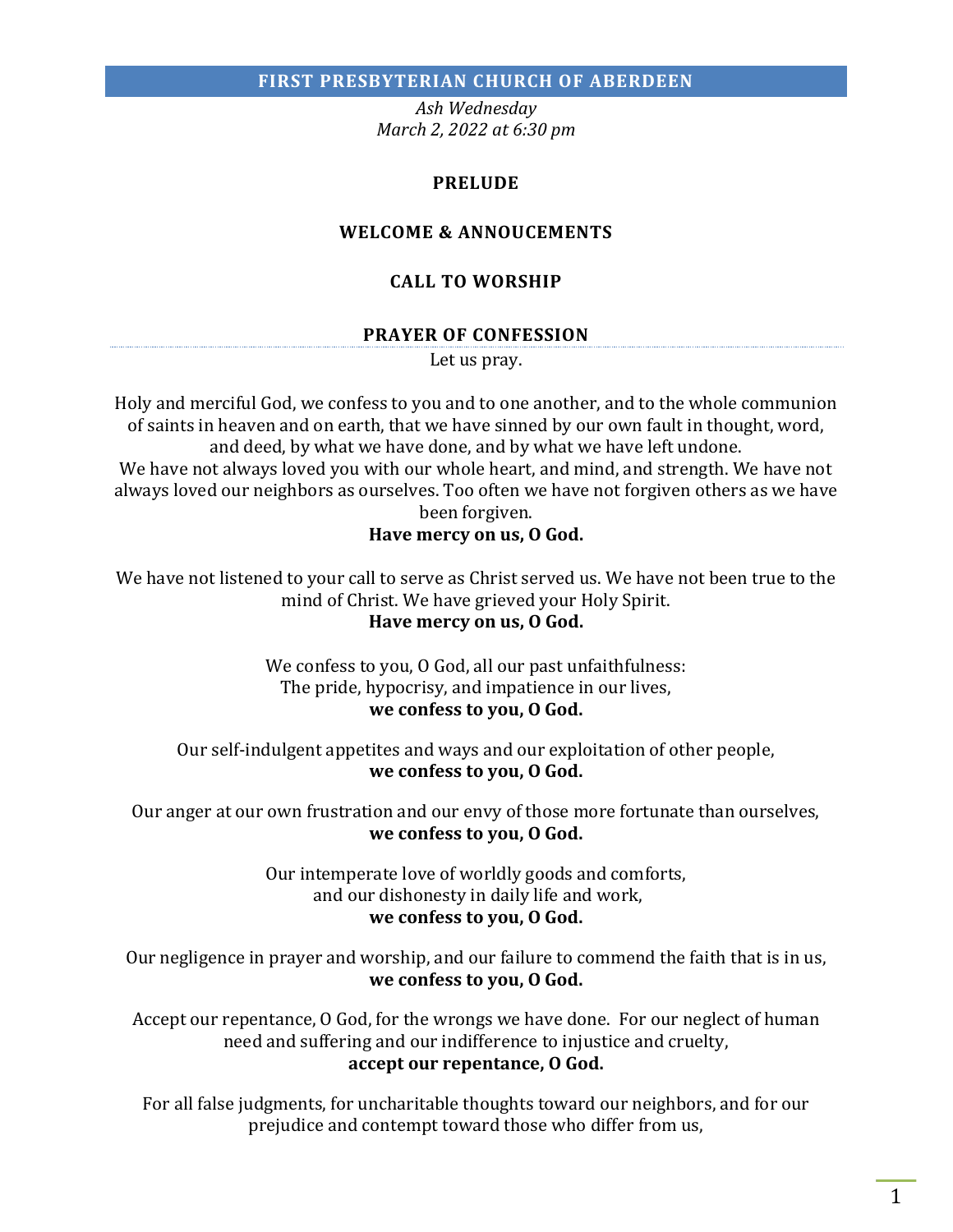# **accept our repentance, O God.**

For our waste and pollution of your creation and our lack of concern for those who come after us, accept our repentance, O God.

Restore us, O God, and let your anger depart from us. Favorably hear us, O God, for your mercy is great.

# **ASSURANCE OF PARDON**

## **We know that if we confess our sins God is faithful and just to forgive us our sins and cleanse us from all unrighteousness.**

## **In Jesus Christ we are forgiven. Amen**

#### **HYMN #78 - ALAS AND DID MY SAVIOR BLEED**

1 Alas! And did my Savior bleed, And did my Sovereign die! Would He devote that sacred head For sinners such as I!

2 Was it for crimes that I had done He suffered on the tree? Amazing pity! Grace unknown! And love beyond degree!

3 Well might the sun in darkness hide, And shut its glories in, When Christ, the great Redeemer, died For human creatures' sin.

4 But drops of grief can ne'er repay The debt of love I owe; Here, Lord, I give my self away; 'Tis all that I can do.

#### **THE READING AND PROCLAMATION OF SCRIPTURE**

# **2 CORINTHIANS 5:20-6:10**

<sup>20</sup> Therefore, we are ambassadors for Christ, God making his appeal through us. We implore you on behalf of Christ, be reconciled to God. <sup>21</sup> For our sake he made him to be sin who knew no sin, so that in him we might become the righteousness of God.

**6** Working together with him, then, we appeal to you not to receive the grace of God in vain. <sup>2</sup> For he says,

"In a favorable time I listened to you,

and in a day of salvation I have helped you."

Behold, now is the favorable time; behold, now is the day of salvation. <sup>3</sup> We put no obstacle in anyone's way, so that no fault may be found with our ministry, <sup>4</sup> but as servants of God we commend ourselves in every way: by great endurance, in afflictions, hardships, calamities, <sup>5</sup> beatings, imprisonments, riots, labors, sleepless nights, hunger; <sup>6</sup> by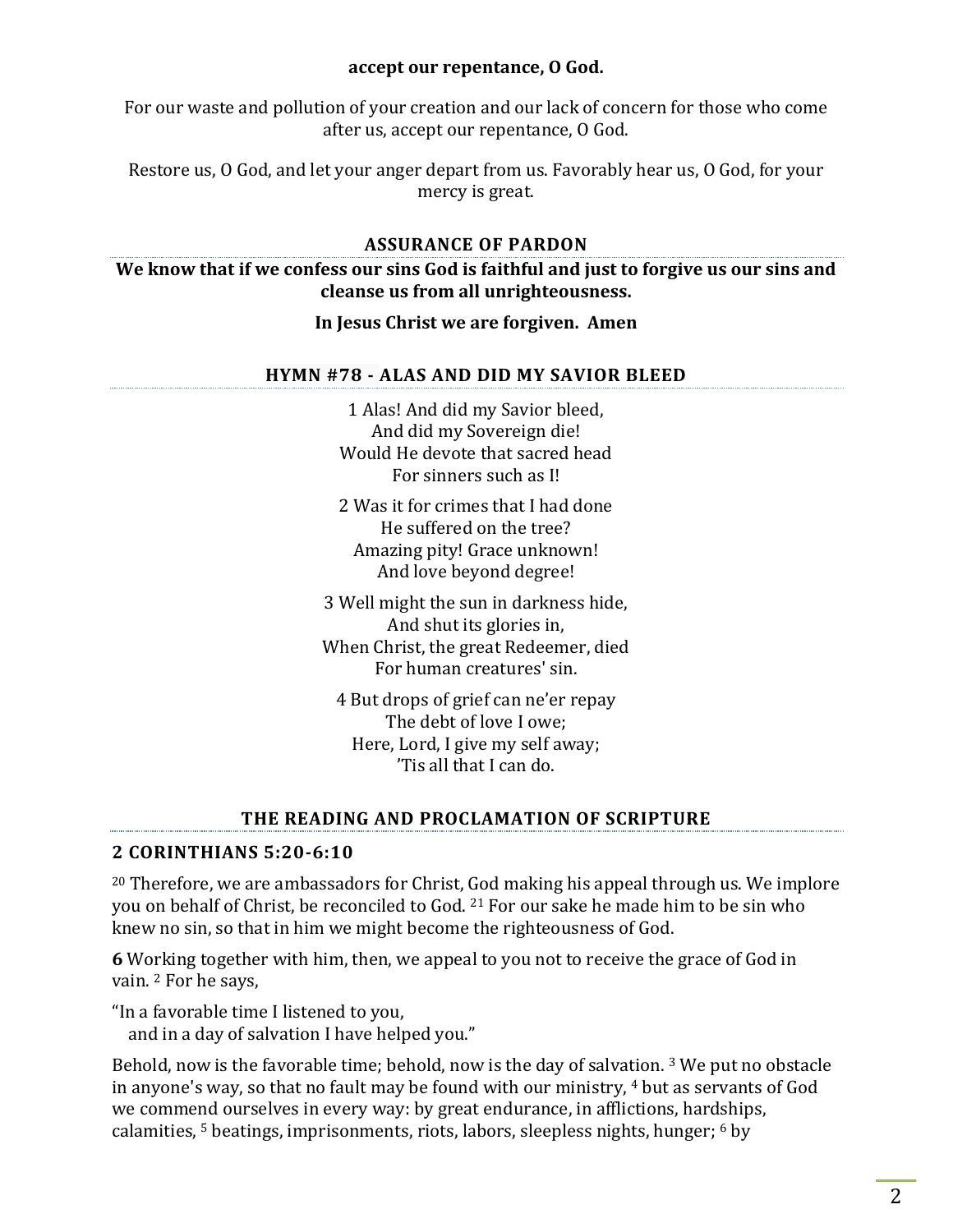purity, knowledge, patience, kindness, the Holy Spirit, genuine love; <sup>7</sup> by truthful speech, and the power of God; with the weapons of righteousness for the right hand and for the left; <sup>8</sup> through honor and dishonor, through slander and praise. We are treated as impostors, and yet are true;  $9$  as unknown, and yet well known; as dying, and behold, we live; as punished, and yet not killed; <sup>10</sup> as sorrowful, yet always rejoicing; as poor, yet making many rich; as having nothing, yet possessing everything.

# **MATTHEW 6:1-6, 16-21**

**6** "Beware of practicing your righteousness before other people in order to be seen by them, for then you will have no reward from your Father who is in heaven.

<sup>2</sup> "Thus, when you give to the needy, sound no trumpet before you, as the hypocrites do in the synagogues and in the streets, that they may be praised by others. Truly, I say to you, they have received their reward. <sup>3</sup> But when you give to the needy, do not let your left hand know what your right hand is doing, 4 so that your giving may be in secret. And your Father who sees in secret will reward you.

<sup>5</sup> "And when you pray, you must not be like the hypocrites. For they love to stand and pray in the synagogues and at the street corners, that they may be seen by others. Truly, I say to you, they have received their reward. <sup>6</sup> But when you pray, go into your room and shut the door and pray to your Father who is in secret. And your Father who sees in secret will reward you.

<sup>16</sup> "And when you fast, do not look gloomy like the hypocrites, for they disfigure their faces that their fasting may be seen by others. Truly, I say to you, they have received their reward. <sup>17</sup> But when you fast, anoint your head and wash your face, <sup>18</sup> that your fasting may not be seen by others but by your Father who is in secret. And your Father who sees in secret will reward you.

<sup>19</sup> "Do not lay up for yourselves treasures on earth, where moth and rust[\[e\]](https://www.biblegateway.com/passage/?search=Matthew+6&version=ESV#fen-ESV-23302e) destroy and where thieves break in and steal, <sup>20</sup> but lay up for yourselves treasures in heaven, where neither moth nor rust destroys and where thieves do not break in and steal. <sup>21</sup> For where your treasure is, there your heart will be also.

# **BRIEF HOMILY**

# **IMPOSITION OF ASHES**

#### **PRAYER**

#### **HYMN #370 - JUST AS I AM WITHOUT ONE PLEA**

1 Just as I am, without one plea But that Thy blood was shed for me, And that Thou bidst me come to Thee, O Lamb of God, I come, I come!

2 Just as I am, though tossed about With many a conflict, many a doubt, Fightings and fears within, without, O Lamb of God, I come, I come!